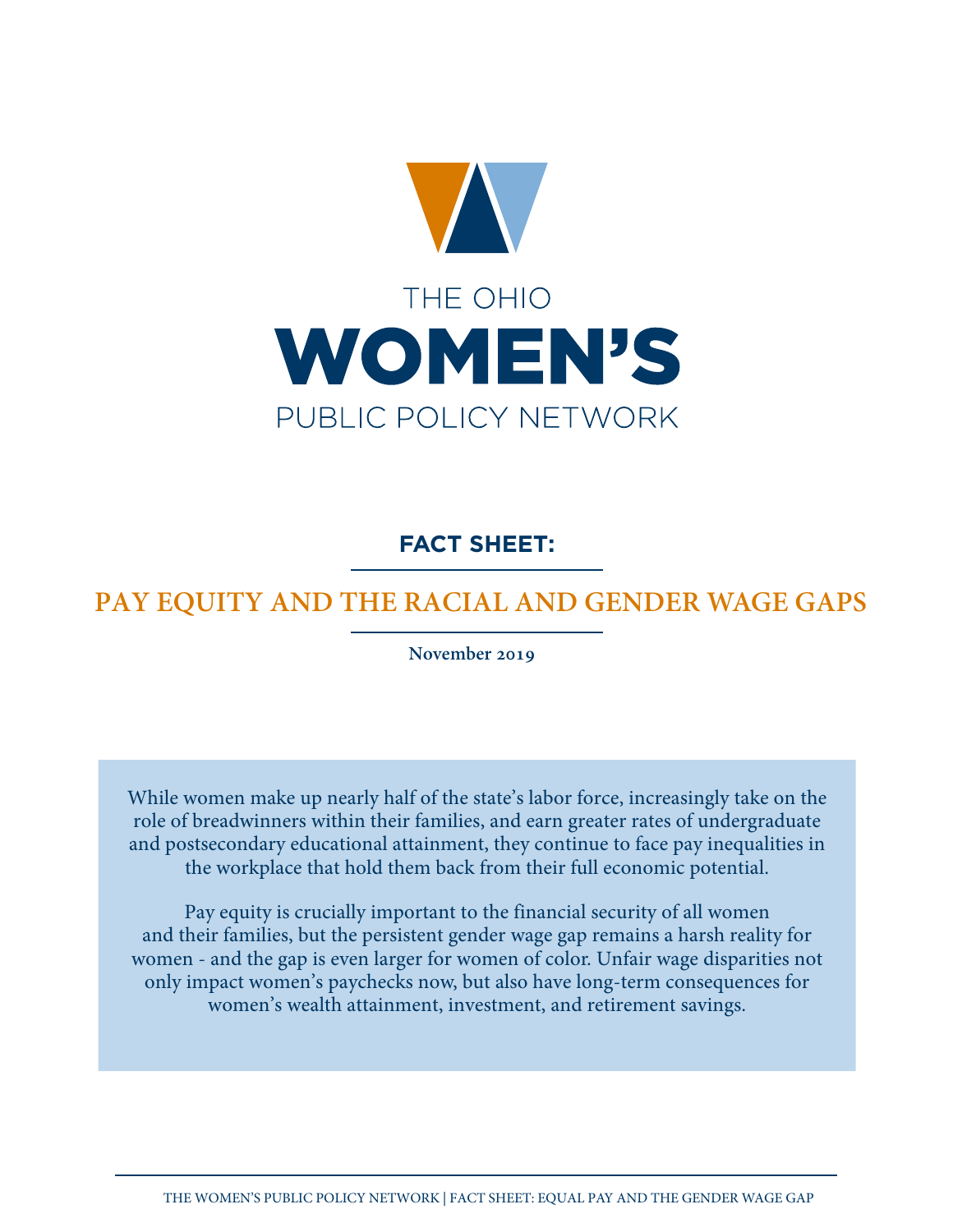### **WHAT IS THE GENDER WAGE GAP?1**

- Women, whether in low-wage or high-wage jobs, experience a pay gap in nearly every occupation and sector of work. On average, women in the United States who work full-time, year round are paid 82 cents for every dollar their male counterparts take home.
- And the wage gap is even larger for women of color: Nationally, for every dollar paid to white, non-Hispanic men, Black women make 62 cents, Native Hawaiian and Pacific Islander women make 61 cents, Native women make 57 cents, and Latina women make 54 cents.
- There is also a larger pay gap for mothers compared to fathers (on average, \$41,000 compared to \$59,000), known as the "motherhood penalty." In the United States, working mothers are paid, on average, just 69 cents for every dollar paid to working fathers. Mothers of every race are typically paid less than white, non-Hispanic fathers.
- Unionized women experience a smaller wage gap than women who are not represented by a union. Overall, the gender wage gap for union members is 53 percent smaller than the wage gap for non-union workers.
- In Ohio, the gap is slightly larger than the national average with women typically earning just 75 cents for every dollar men make, totaling an annual wage gap of \$12,686. Again, the pay disparities are even larger for women of color working in Ohio: Black women are paid 64 cents and Latinas are paid 61 cents for every dollar paid to white, non-Hispanic men.
- Wage inequality means that women have less to spend on themselves and their families, invest and save for the future, and put back into businesses and the local economy. Due to the wage gap, women in Ohio who are working full time lose a combined total of more than \$29.6 billion every year.
- According to an analysis from the National Women's Law Center, based on today's wage gap, a woman who works full time, year round stands to lose more than \$400,000 over a 40-year career. This woman would have to work nine years longer than her male counterpart to make up this lifetime wage gap. These lost wages severely reduce women's ability to save for retirement and threaten their economic security later in life.<sup>2</sup>
- The analysis estimated that women in Ohio stand to lose more than \$500,000 over a 40-year career compared to male counterparts. The wage disparities for women of color mean that they will experience an even higher typical loss of lifetime earnings. The same study found that Black women stand to lose more than \$900,000 and Latina women typically lose more than \$1,000,000 over a lifetime.
- The wage gap cannot be explained away by women's choices. Studies show that even when adjusting for certain variables - like age, experience, education, and location - a gap still exists for "unexplained" reasons; discrimination and bias are thought to be the main causes for the unaccounted for gap.

1. http://www.nationalpartnership.org/research-library/workplace-fairness/fair-pay/4-2017-oh-wage-gap.pdf 2. https://nwlc-ciw49tixgw5lbab.stackpathdns.com/wp-content/uploads/2016/09/The-Wage-Gap-The-Who-How-Whyand-What-to-Do-2017-2.pdf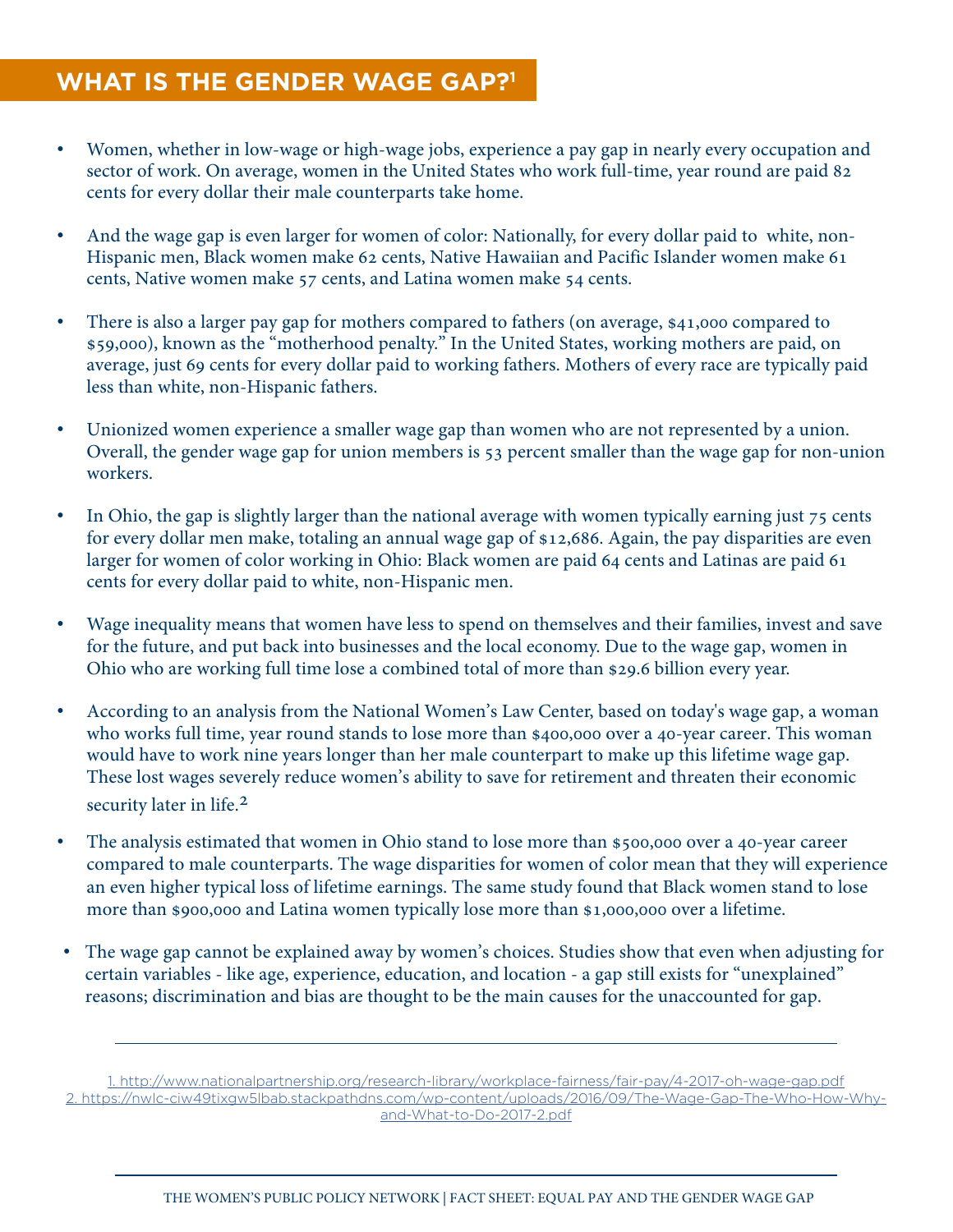# **THE IMPACT ON WOMEN, FAMILIES, AND THE ECONOMY:**

- The wage gap has far-reaching implications beyond just an individual. It harms women's earning potential, the economic security and wealth accumulation of women and their families, and our state economy as a whole.
- In Ohio, women make up nearly half (48%) of the state's workforce, and families are increasingly dependent upon the wages of women. In fact, in nearly two-thirds of households in Ohio, women are the sole, primary, or co-breadwinner. Ensuring equal pay is critical for the economic stability of Ohio families.
- Mothers play a critical role in the economic stability of their families as they increasingly take on the role of breadwinner: 85 percent of Black mothers, 62 percent of Latina mothers, and 53 percent of White mothers are key family breadwinners. Closing the wage gap for mothers would help support the financial security of families headed by women.3
- As long as the wage gap exists, women will also continue to face a wealth gap, which remains a barrier to their ability to achieve financial security in their lifetime and something that affects their safety, health, and retirement.
- By reducing the economic potential and spending power of women, pay inequality stifles the economic growth of our country and our state. According to research, the United States economy would have produced income of \$512.6 billion more if women received equal pay.<sup>4</sup>

### **TAKE ACTION: ADVANCE PAY EQUALITY IN OHIO**

Despite the Equal Pay Act and other civil rights laws enforced in our country, women still experience gender and racial wage gaps. Only 28 percent of U.S. working women report that

they are confident they are being paid the same salaries as their male counterparts.<sup>5</sup> And many times, women have no way of knowing if they are receiving fair pay, and may fear the loss of their job or retaliatory discipline from employers for even discussing pay with coworkers.

**We need lawmakers to get serious about pay equality: If the current pace of change continues at the same rate as it has in the United States since 1960, men and women will not reach gender pay parity until the year 2059.**

Closing the wage gap is not an impossible challenge. There are many legislative fixes that lawmakers can enact to promote equal pay practices and strengthen enforcement laws. Stronger family-friendly workplaces policies - like paid family leave and fair scheduling can also address some of the underlying causes of wage inequality for women.

3. http://www.nationalpartnership.org/research-library/workplace-fairness/fair-pay/4-2017-oh-wage-gap.pdf 4. https://iwpr.org/publications/impact-equal-pay-poverty-economy/ 5. http://www.nationalpartnership.org/research-library/workplace-fairness/fair-pay/4-2017-oh-wage-gap.pdf